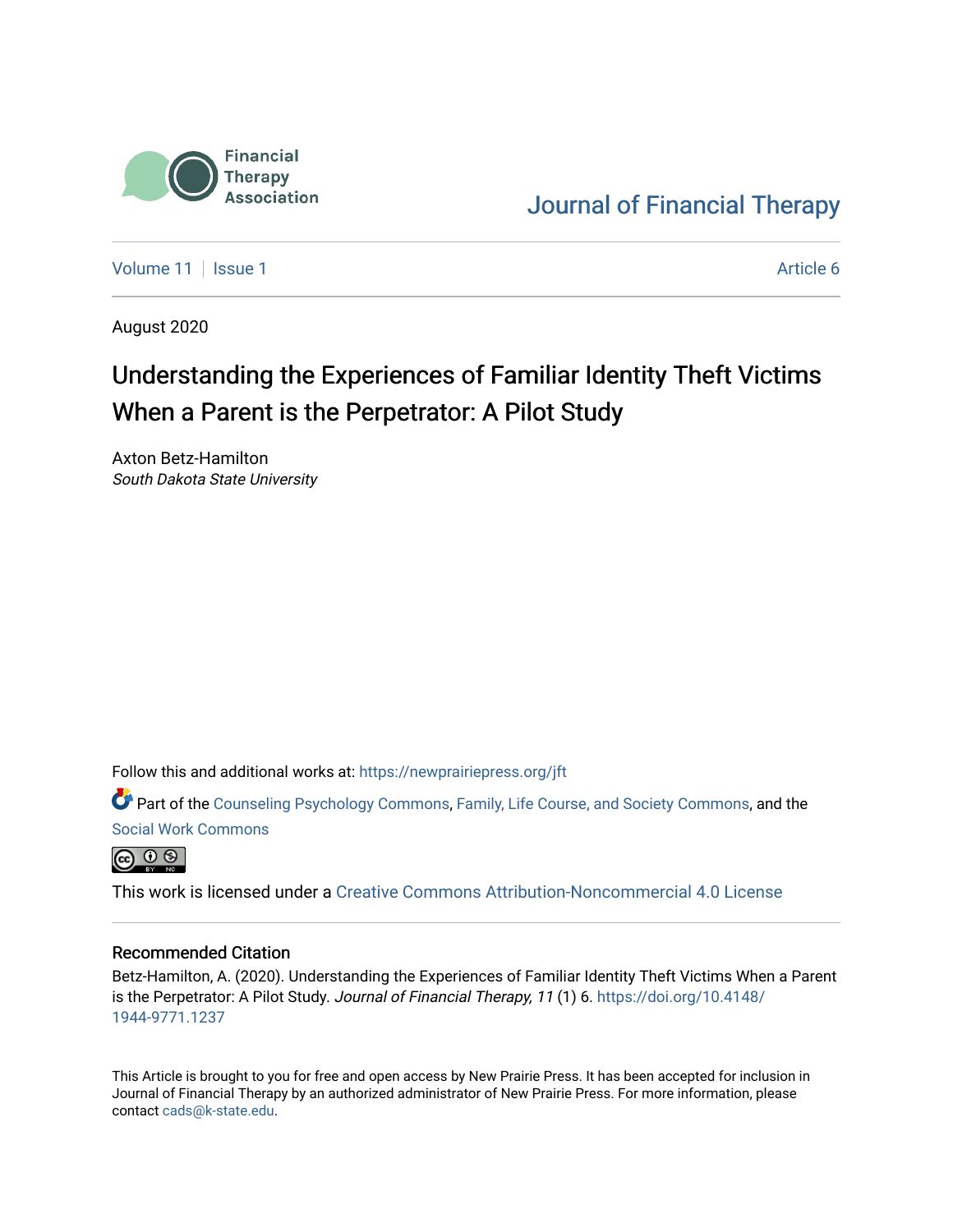#### Cover Page Footnote

This work was supported by the USDA National Institute of Food and Agriculture, Hatch project 1016114 . This work was supported by South Dakota State University Scholarly Excellence Funds.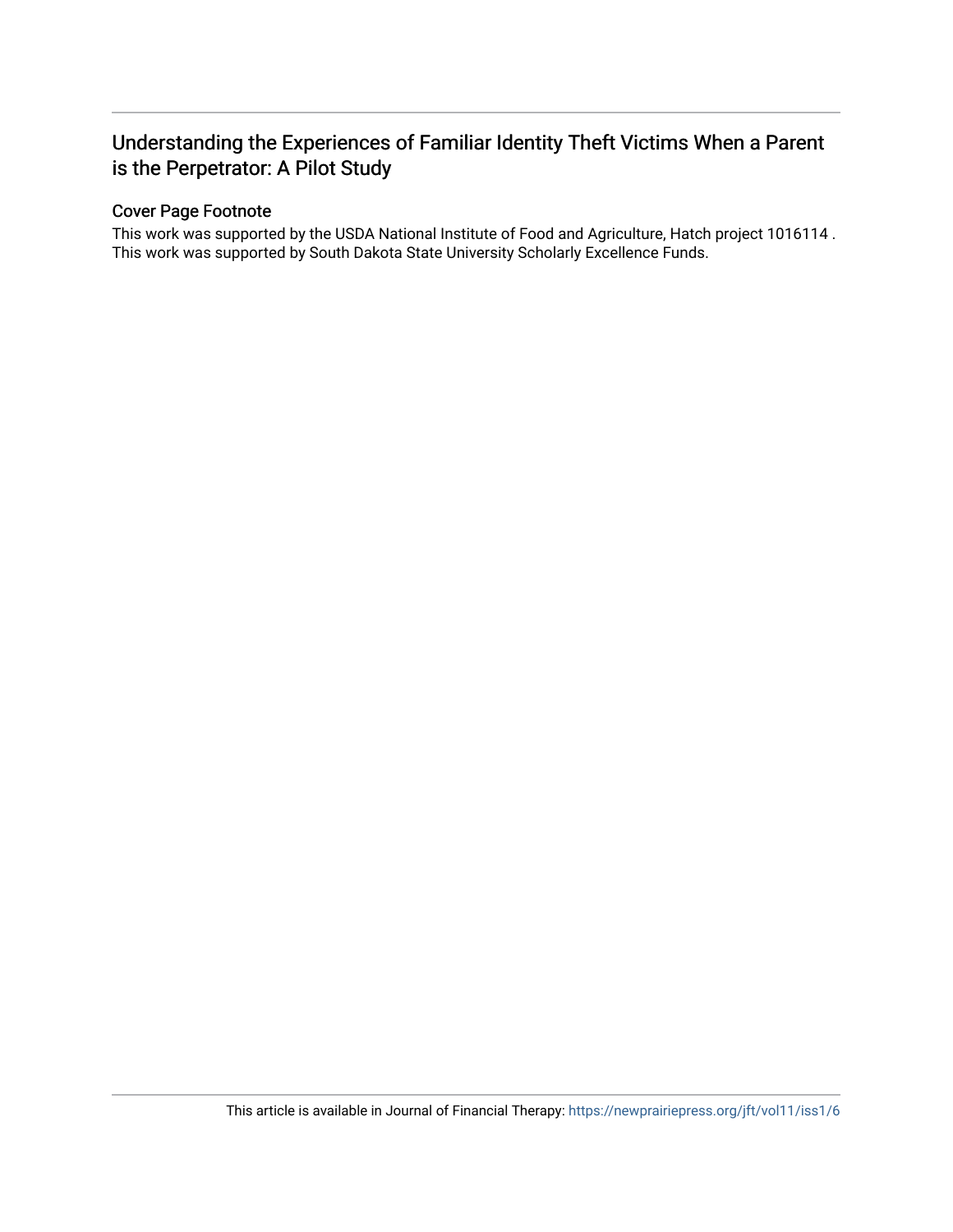# Axton Betz-Hamilton, Ph.D. *South Dakota State University*

*Incidents of familiar identity theft are becoming more common, yet limited research has explored the experiences of such victims, particularly those who had their identity stolen by a parent. In this qualitative pilot study, six participants shared their experiences during interviews. Data were analyzed using interpretive content analysis. The following preliminary themes emerged from the data: Not Filing a Police Report, Negative Impacts, Positive Impacts, Social and Demographic Factors, and Helpful Resources. Lessons learned regarding methods and suggestions for future research are provided.*

*Keywords: content analysis; identity theft; parent*

# **INTRODUCTION**

Identity theft continues to be a problem for many U.S. consumers today, and family members are frequent perpetrators. Familiar identity theft occurs when an individual has his/her identity stolen by a family member or close associate. Moreover, many cases of child identity theft are cases of familiar identity theft as parents are the most common perpetrators of child identity theft (Cullen, 2007; Tatham, 2018), yet many of these cases remain unreported. Few studies have focused on child identity theft (e.g., Betz, 2012; Power, 2011) and even fewer have focused on familiar identity theft (e.g., Navarro & Higgins, 2017). Given the limited empirical knowledge regarding familiar identity theft perpetrated by parents, the primary purpose of this pilot study was to survey the experiences of familiar identity theft victims who had their identity stolen by a parent and exploring the following research question: "What are the shared experiences of familiar identity theft victims who had their identity stolen by a parent?" A secondary purpose was to gain insight on how to best design research studies for this difficult to reach population.

This work was supported by the USDA National Institute of Food and Agriculture, Hatch project 1016114 . This work was supported by South Dakota State University Scholarly Excellence Funds.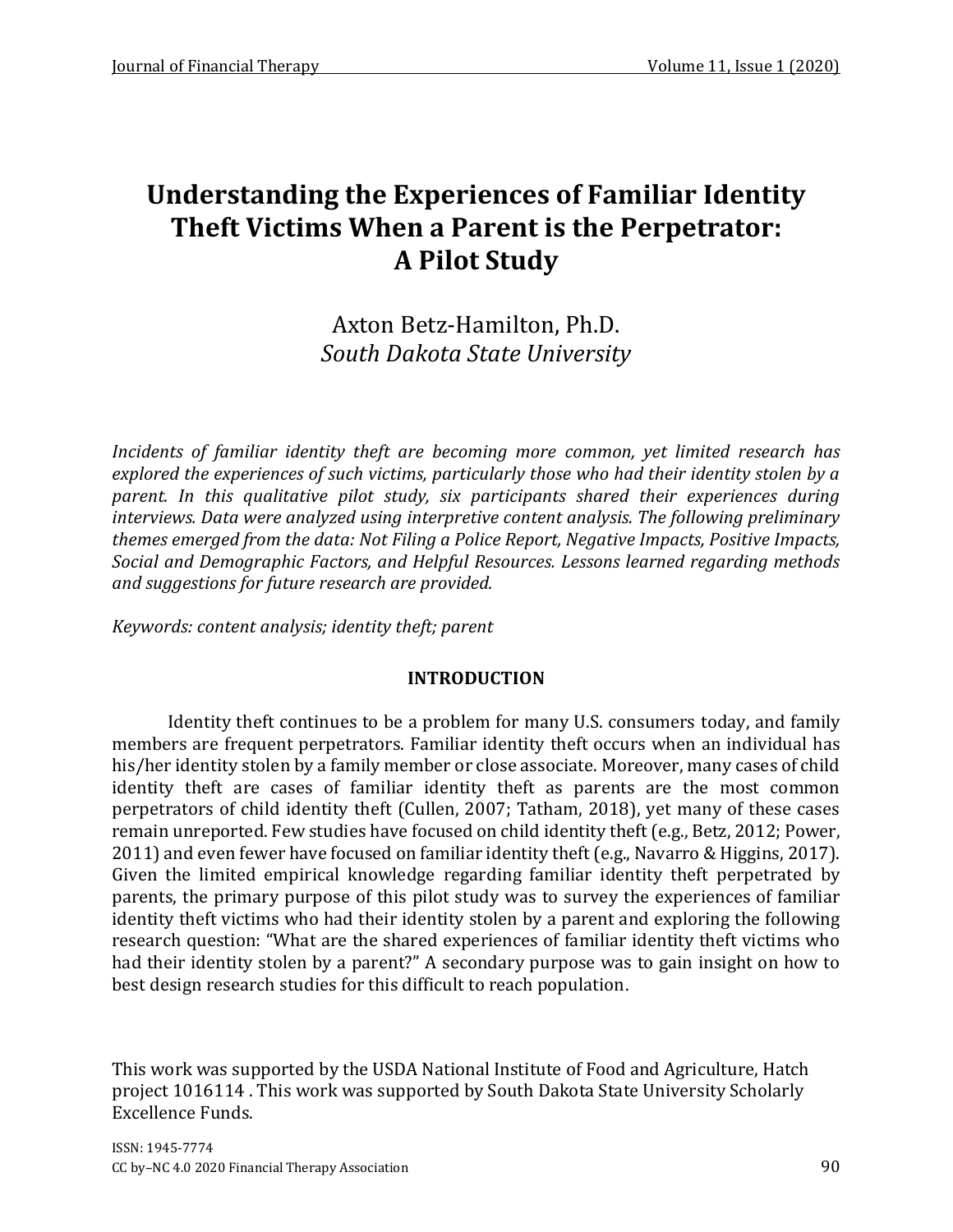# **LITERATURE REVIEW**

# **Prevalence of Identity Theft**

In 2018, there were 14.4 million reported cases of identity theft (Marchini & Pascual, 2019). Pascual and Marchini (2018) found one million children were victims of identity theft in 2017. Using identity theft protection scans of 42,232 children who were enrolled in an identity theft protection service program, Power (2011) found 10.2% of them had at least one other individual using their Social Security Number, a strong indicator of identity theft. Three hundred and three of the victims in this study were under the age of five. The largest fraud reported was \$725,000.

An estimated 25% of children will be identity theft victims before turning age 18 (Tatham, 2019). LaDue (2016) stated 30% of all identity theft perpetrators are family members; this phenomenon is known as "familiar fraud." The prevalence of familiar fraud is debated for multiple reasons, including lack of reporting and lack of knowing how and where to report. Siciliano (2016) summed up the challenges associated with calculating accurate prevalence statistics for familiar fraud:

Familiar fraud is believed to be under-reported, likely because victims fear they won't be believed by authorities or they fear straining family bonds. In other cases it can go undetected; who'd ever suspect a family member could do such a thing? Another reason for non-detection is that the fraud sometimes begins when the victim is only a child (para.3).

By the time of detection, many victims' credit scores have been destroyed through delinquent, fraudulent accounts and they have difficulty establishing or re-establishing themselves financially as they face paying higher interest rates for loans obtained and security deposits for utility services (Levin, 2014).

## **Defining Identity Theft**

Identity theft can be categorized as financial, medical, criminal, familiar, and child (Andrews, 2016; Florida Department of Agriculture and Consumer Services, n.d.; Identity Theft Resource Center, 2016; McCoy & Schmidt, 2008; State of California Department of Justice, n. d.). Financial identity theft occurs when an individual has his or her personally identifiable information obtained and used without consent for another's financial gain, such as to obtain credit cards (McCoy & Schmidt, 2008). A variant of financial identity theft is tax-related identity theft, in which an individual obtains the personally identifiable information of another to file a tax return in the victim's name to obtain his/her refund (Internal Revenue Service, 2020). Medical identity theft occurs when an individual has his or her personally identifiable information, often health insurance information, stolen and used to obtain medical services such as surgeries and prescription drugs (Andrews, 2016). Criminal identity theft occurs when an individual provides false personally identifiable information at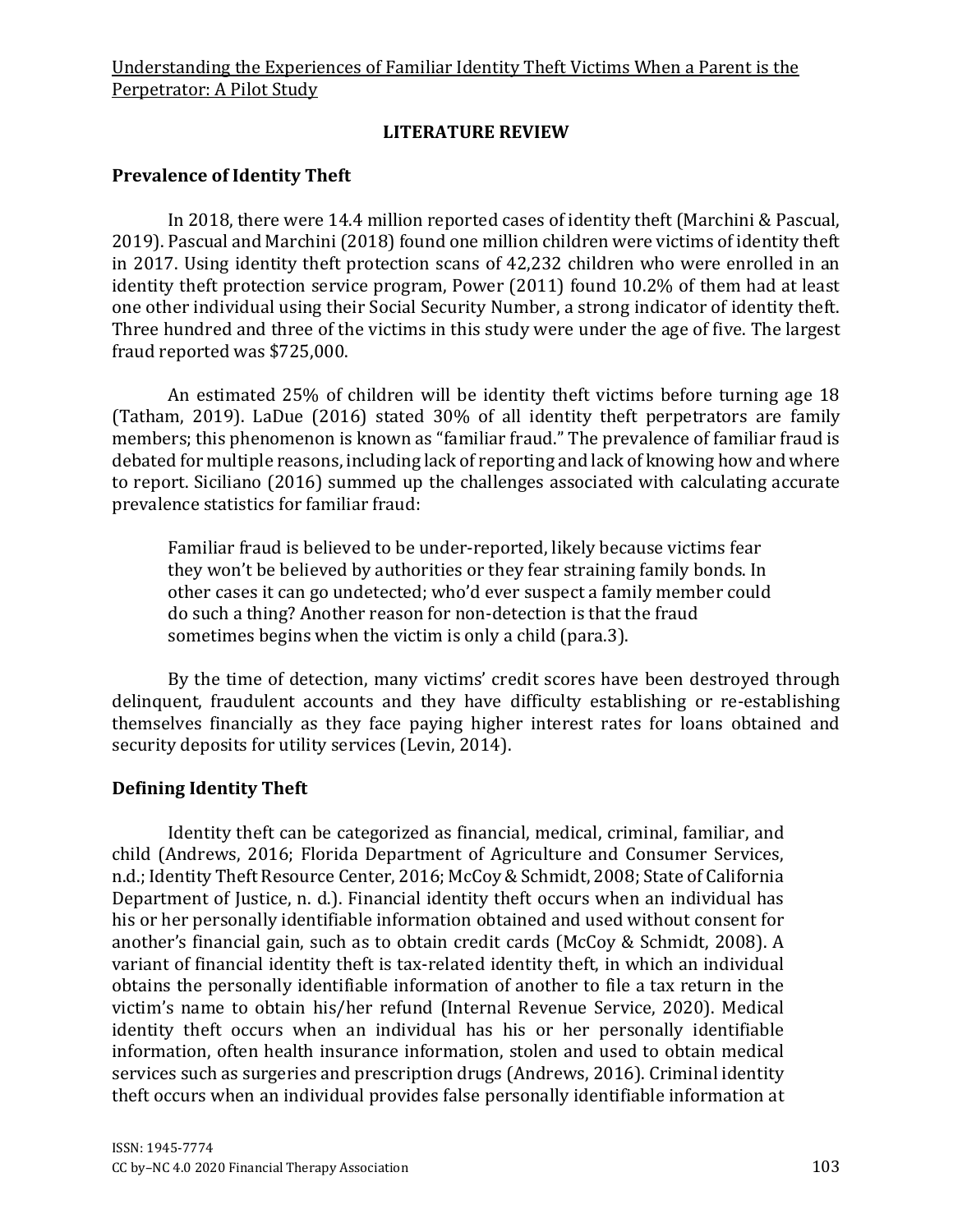the time of an arrest, leading to a criminal record in the victim's name (State of California Department of Justice, n. d.). Familiar identity theft occurs when a family member or other close individual (e.g., roommate) obtains and uses the personally identifiable information of another family member or close associate without his/her consent for personal gain (Identity Theft Resource Center, 2016). Child identity theft occurs when a child under the age of 18 has his or her personally identifiable information obtained and used for another's gain (Florida Department of Agriculture, n. d.). A child's identity can be used for the same benefits as an adult's identity can be used, including financial gain and medical services. Child identity theft can be a form of familiar identity theft if the perpetrator is a family member or close associate of the family.

## **Perpetrators of Familiar Identity Theft**

Familiar identity theft can be committed by parents, spouses, adult children, and close associates, such as roommates (Identity Theft Resource Center, 2016). In a study conducted by Experian, parents were the most commonly reported perpetrators of child identity theft (Tatham, 2018), consistent with Cullen (2007). In these cases, child identity theft can also be considered familiar identity theft. While parents are common perpetrators of child identity theft, there is limited understanding of these individuals. Financial instability or greed may motivate a parent to steal their child's identity (Chappell, 2013), or characteristics of Antisocial Personality Disorder may play a role (Betz-Hamilton, 2017). Behaviorally, those with APD characteristics may exhibit a disregard for laws, place others at risk for self-gain, and exhibit a lack of remorse for wrongdoing (National Institute of Mental Health, n. d.).

Spousal identity theft is a form of familiar identity theft as well as a form of financial infidelity and occurs when an individual uses the personal identifying information of his/her spouse without consent for personal gain. According to Jeanfreau, Noguchi, Mong, and Stadthagen (2018), "Financial infidelity may be defined as a form of financial cheating that one partner commits with his or her current partner" (p. 2).

Adult children are the most common perpetrators of elder financial exploitation (EFE) (National Adult Protective Services Association, 2018), which can include identity theft. In a small study, power and control over other family members, concern regarding one's own public image in the community, and poor personal financial management behaviors were identified as risk factors for family member perpetration of EFE (Betz-Hamilton, Vincenti, Jasper, & Rudisuhle, 2015).

#### **METHOD**

# **Research Design**

This pilot study used a qualitative design that was informed by phenomenology and content analysis. Qualitative designs are appropriate for topics in which there is limited prior research (Creswell, 2012). Phenomenology is used to explore the "common meaning for several individuals of their lived experience" (Creswell, 2013; p. 76). Six participants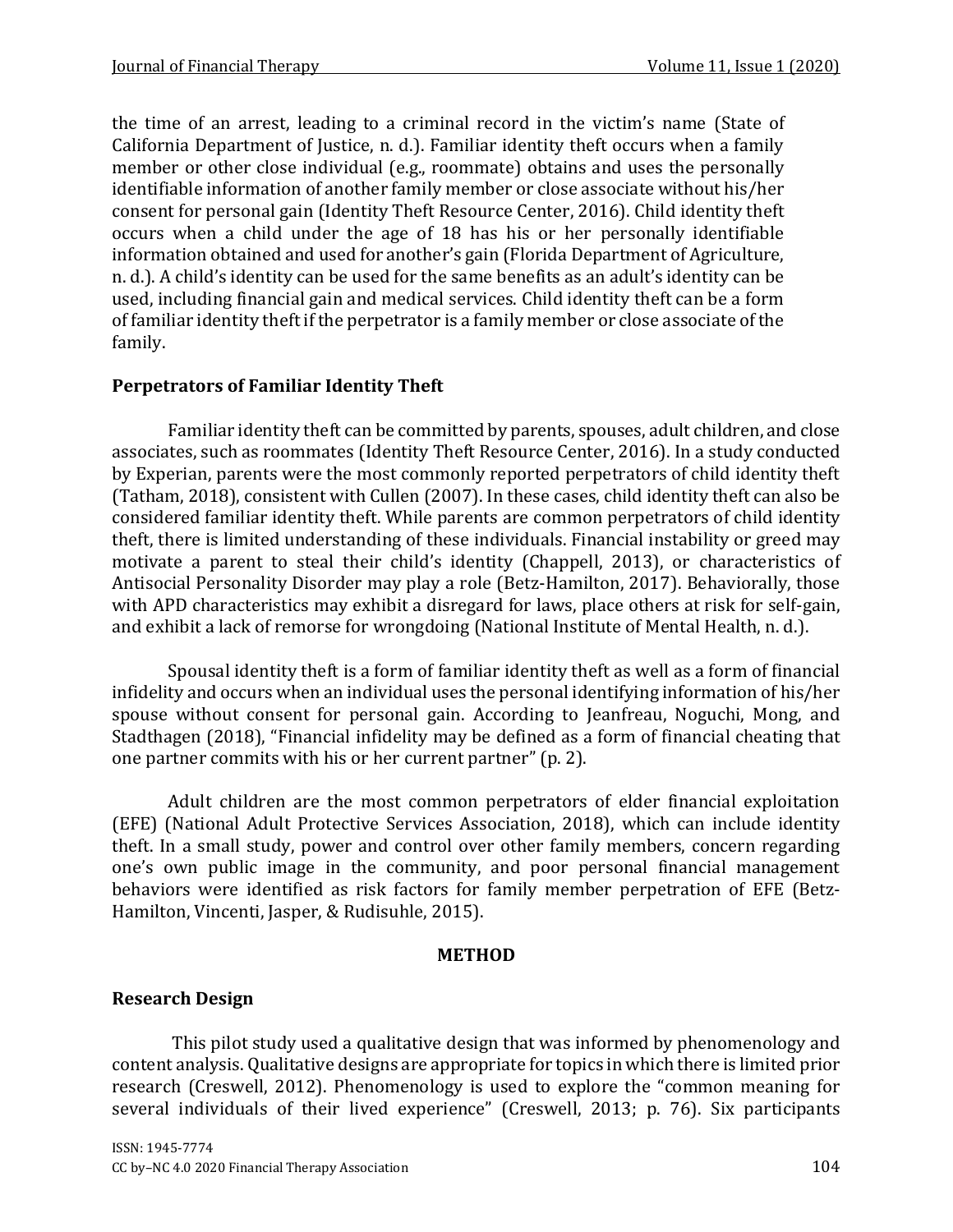provided data for this study. Data were analyzed using interpretive content analysis, which focuses on the meanings provided in a text (Esterberg, 2002). Content analysis can be used to complement other designs, including phenomenological designs (Leedy & Ormond, 2016).

After receiving approval from the South Dakota State University Institutional Review Board, English-speaking, US resident participants aged 18 or older were recruited from contacts the researcher had with familiar identity theft victims who reached out to her with comments and questions as a result of national media interviews on the topic of familiar identity theft. These national media interviews were focused on the researcher's personal experience as a child victim of familiar identity theft, which brings the researcher's subjectivity into question. Subjectivity refers to being attuned to one's personal views, emotions, and experiences as related to the study. One way to help manage a researcher's subjectivity is to write about them as they emerge in a field journal (Glesne, 2016). The researcher wrote about them after the completion of each interview and during the data analysis process.

By choosing this particular area of inquiry, the researcher was able to see how participants with experiences similar to her own were affected, which subconsciously may have validated or invalidated aspects of her own experience. Her emotional reactions to interview data, memories that were recalled of her own familiar identity theft experience, and notes about how the participants' experiences were similar or dissimilar to her own were kept in a field journal. She also discussed her reactions to the participants' experiences with a trusted colleague. Reflecting on these reactions and memories permitted the researcher to work out her personal reactions to the participants' responses and not have them slant the participants' experiences towards her own experience. In examining her reactions and memories, it became evident that honesty was a central value to the researcher. She also reflected on how the value of honesty is antithetical to the sensationalism and dramatization of stories of identity theft in popular culture, and how this is a disservice to victims. As the researcher is often sought for media interviews on familiar identity theft, the core value of honesty that emerged from this research has given her pause in considering which outlets she would and would not be willing to provide media interviews to. To reflect this value, she strove to stay true to the participants' experiences and interpretations of their experiences. One way she achieved this was through the process of member checking (Birt, Scott, Cavers, Campbell, & Walter, 2016). To conduct member checking, a final draft of the results section of this manuscript was shared with participants. They were asked to provide feedback on the accuracy of the interpretations and any corrections requested by the participants were made by the researcher. One participant noted a minor error regarding a birth; one participant did not respond to the researcher's request.

## **Participants**

Of the six participants, all identified as White. Four were female and two were male. The two male participants were brothers, and both were victimized by their father. No other participants had family members who were willing to participate in the study. Of the female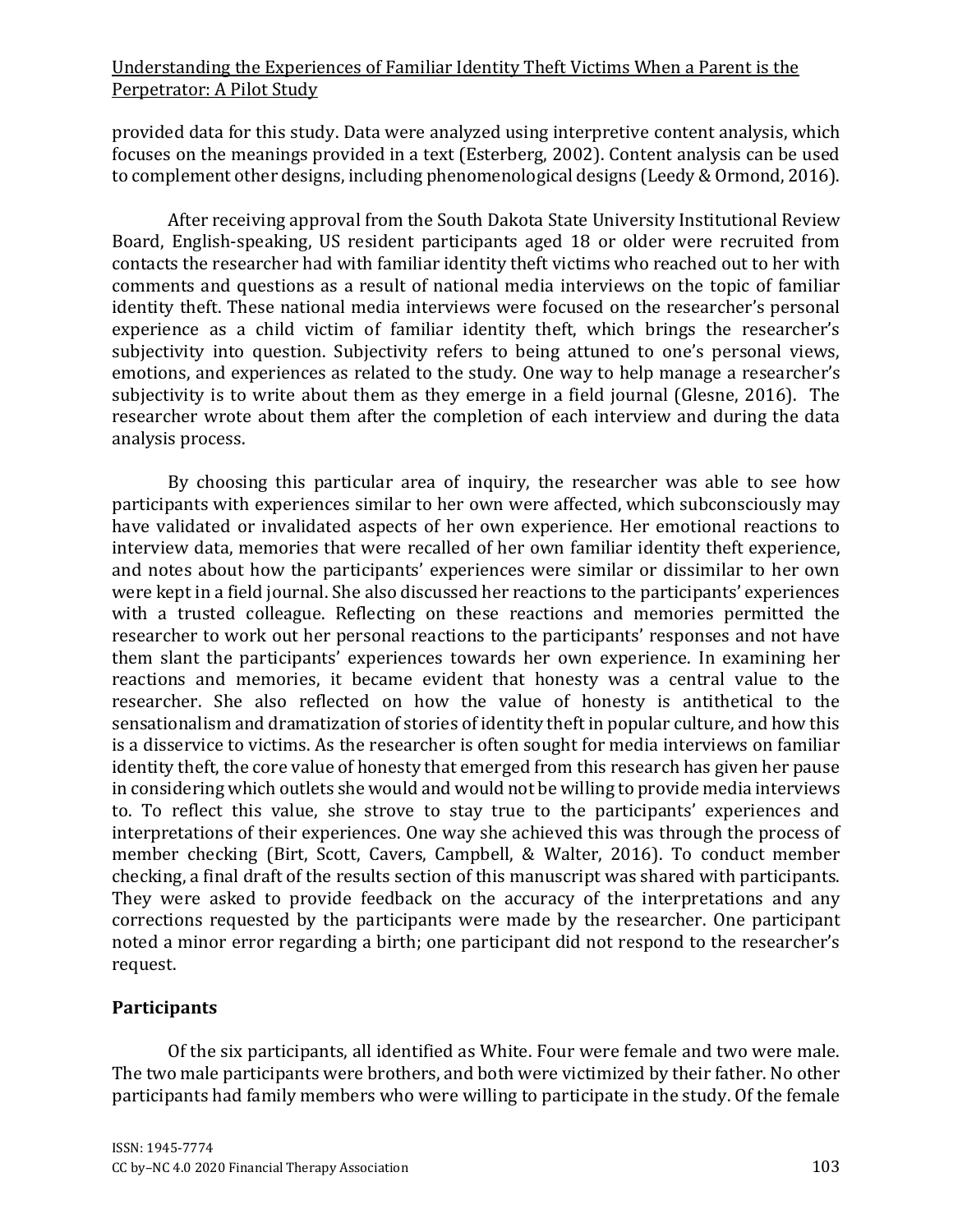participants, two were victimized by their father and two were victimized by their mother. The age of victimization ranged from unknown young age to approximately age 24. In two cases, credit cards were established in the victims' names, and checking account fraud occurred in two cases. In one case, a fraudulent business was established using the victim's identity and in another, student loans were fraudulently obtained. In the remaining case, a mortgage was fraudulently obtained. See Table 1 for details.

# **Table 1**

| Name     | What was Taken                             | Perpetrator | Age Victimized    |
|----------|--------------------------------------------|-------------|-------------------|
| Lauren   | Credit cards, Existing<br>checking account | Mother      | 20                |
| Sassy    | Student loans                              | Father      | 11                |
| Abby     | Credit cards                               | Mother      | 15                |
| Scarlett | <b>Fraudulent business</b>                 | Father      | 6                 |
| Darwin   | Utilities, mortgage, cash                  | Father      | 23/24             |
| Charlie  | Existing checking<br>account               | Father      | Unknown/young age |

*Participant Characteristics*

# **Data Collection**

Each participant engaged in an initial interview and follow-up interview, consistent with previous qualitative studies on child identity theft (Betz, 2012; Betz-Hamilton, 2018b). Interviews ranged in duration from 25 to 60 minutes. Questions from the initial interviews included, "Tell me about your experience with familiar identity theft" and "How has your experience with identity theft impacted you?" The purpose of the follow-up interviews was for the researcher to ask questions to clarify and expand upon the data provided in the initial interviews. Interview questions for both the initial interviews and follow-up interviews were prepared prior to conducting the interviews. Participants received a \$20 gift card incentive for completion of the initial interview and another \$20 gift card incentive for completion of the follow-up interview, for a total of \$40 per participant. All interviews, conducted via telephone, were audio-recorded and transcribed by an IRB-approved transcriptionist.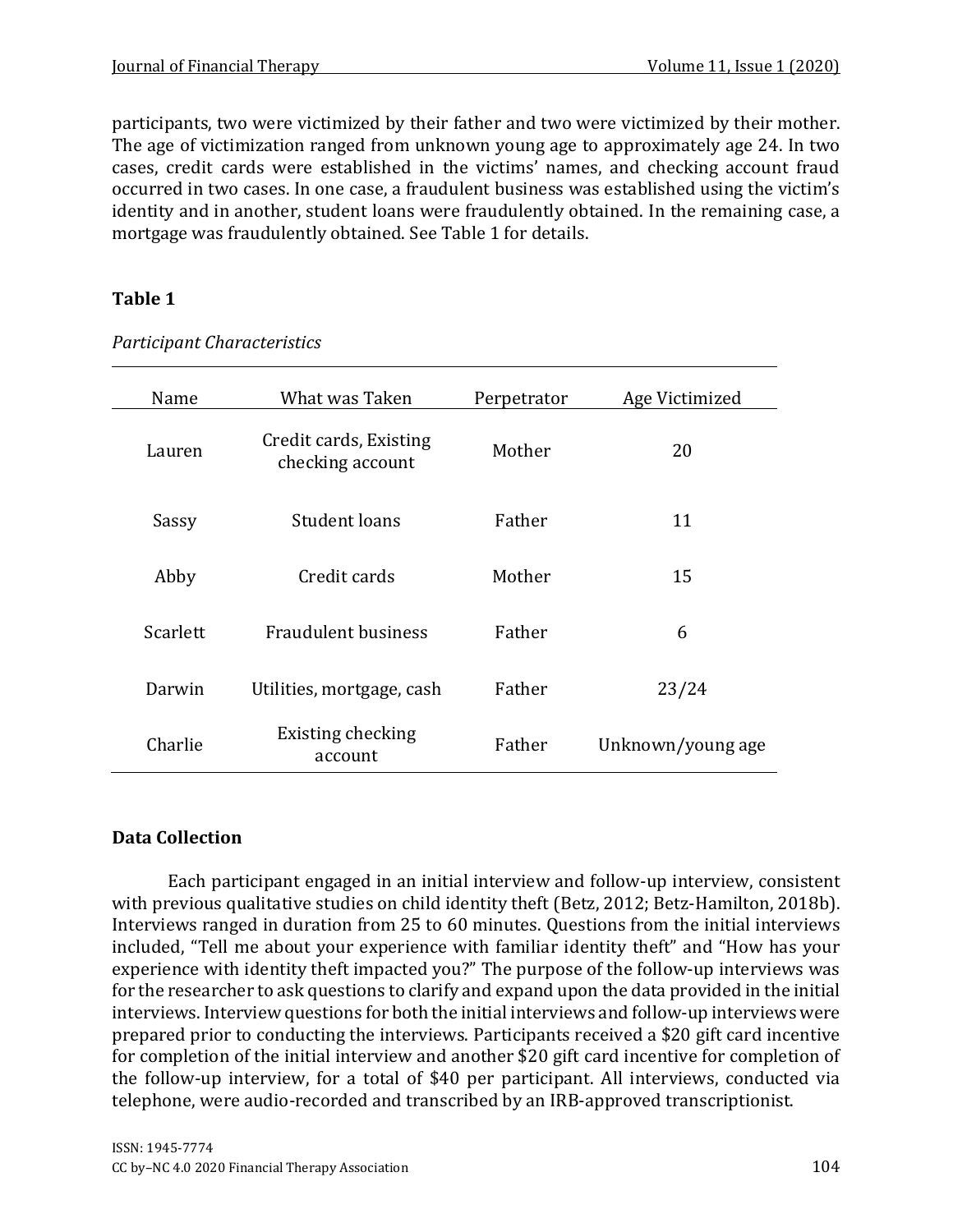# **Data Analysis**

The researcher began the data analysis process by reading each transcript multiple times to become familiar with each participant's story. During the reading of each initial interview transcript, the researcher developed questions, which were asked of each participant in a follow-up interview. Then, the researcher engaged in open coding, where codes that seemed relevant to the research question were noted. To do this, the transcript was read and coded line-by-line (Esterberg, 2002). Codes were noted in the margins of the transcripts. After open coding was completed, focused coding was conducted to identify categories and themes. This process is consistent with content analysis, which is "any qualitative data reduction and sense-making effort that takes a volume of qualitative material and attempts to identify core consistencies and meanings" (Patton, 2002, p. 453). Pseudonyms were assigned for names of individuals and places.

Approximately 60 hours were spent analyzing 98 total pages of interview transcripts. Two categories were given substantial consideration (i.e., disordered eating and loss), but were ultimately not included when developing the emergent theme of Negative Impacts. Disordered eating, including the diagnosis of an eating disorder and/or other maladaptive eating behaviors, was present in three of the participants' stories. However, upon further clarification with the participants, it was not perceived to be a direct consequence of the familiar identity theft victimization but rather reflected a larger pattern of family dysfunction. Loss was present with three of the participants; however, no common thread was present linking the experiences of loss. In addition, one of the participant's sense of loss was tied to their feelings of anxiety and was also coded as such (i.e., sleep loss).

## **PRELIMINARY FINDINGS**

Five emergent themes from this pilot study warranted consideration in further analyses: Not Filing a Police Report, Negative Impacts, Positive Impacts, Social and Demographic Factors, and Helpful Resources. A brief discussion of each follows.

# **Not Filing a Police Report**

Four of the six participants did not file a police report. Darwin, whose father stole his identity when he was approximately age 24, did not file a police report due to his father serving as a local law enforcement officer. Scarlett, whose father stole her identity at the age of six, did not file a police report because it was not the first time her father had engaged in criminal activity. She stated, "He gets out of [jail] and is just as much of a criminal as before, so I didn't really see that as being a solution." He had been incarcerated for more serious crimes in the past.

## **Negative Impacts**

All six participants experienced negative impacts due to familiar identity theft perpetrated by a parent. The most consistent negative impacts were fear (*n* = 3), anxiety (*n*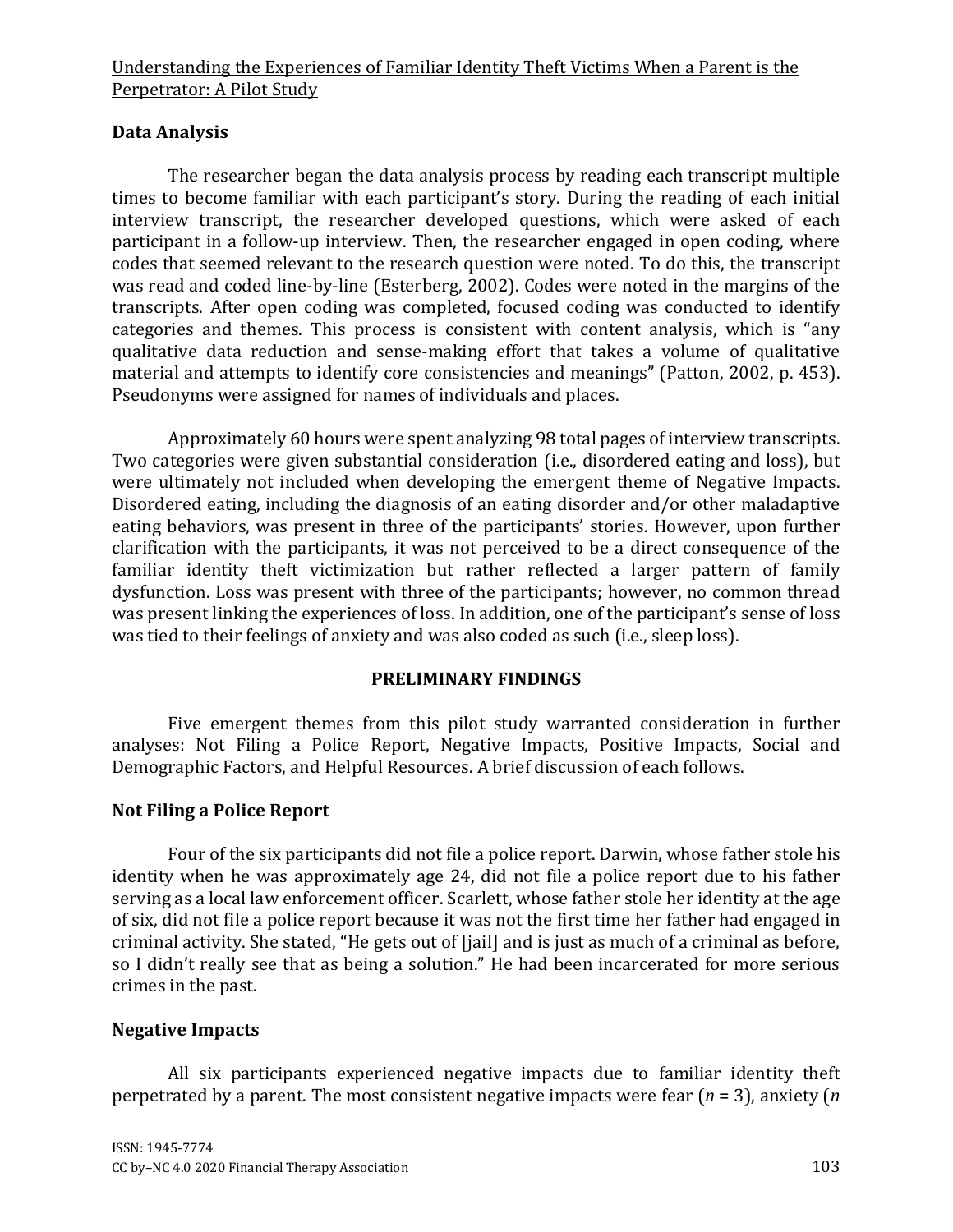= 3), and trust issues (*n* = 2). Negative impacts included being afraid of institutions such as the IRS, fear of the potential capacity for the parent perpetrator to commit more serious crimes, anxiety attacks, and anxiety over the lack of safeguards for personal information. Moreover, negative impacts included being distrustful of parents in general and employees of financial institutions. These findings are consistent with the results of a study of 176 identity theft victims conducted by the Identity Theft Resource Center (2017), which found fear, anxiety, and loss of trust were negative impacts experienced by victims. In this study, Scarlett described her fear of the Internal Revenue Service (IRS) after being contacted by them for failure to pay taxes on a business her father established without her knowledge or consent using her identity:

…I'm more afraid of the IRS than police officers, someone with a huge gun. I'm really afraid of them because I know they don't see me as a person…they have unlimited capacity to completely ruin my life if they wanted to, even if I haven't done anything wrong.

Lauren, whose mother stole her identity when she was 20, expressed concern regarding the potential relationship between her mother's familiar identity theft perpetration and Munchausen Sydrome by Proxy:

I feel like the impulse to commit fraud, like identity theft against her kid, it's a small step away from other kinds of physical crimes. Kind of like Munchausen by proxy crimes, those kinds of things. I don't feel like those things are too far apart. The capability.

Munchhausen Syndrome by Proxy is also known as Factitious Disorder Imposed on Another (FDIA) and "the adult perpetrator has the diagnosis (FDIA) and directly produces or lies about illness in another person under his or her care, usually a child under 6 years of age" (Cleveland Clinic, 2014, para.1). Lauren's mother did not have a clinical diagnosis of FDIA.

With regard to anxiety, Abby has "anxiety attacks very frequently" that she doesn't remember having prior to learning about the identity theft. She is "afraid of picking up the phone when it's strange phone numbers because [she doesn't] know who's calling and [is] always afraid that something else is going to spring up" due to the identity theft her mother perpetrated against her when she was 15. Charlie, whose father stole his identity at a young, unknown age, experiences shortness of breath and a tingling sensation when he "[goes] to apply for any kind of credit card or loan" due to the "anticipation of being declined." Scarlett's familiar identity theft experience has left her feeling that "there's no safeguards for anything, that the world is just a very evil, predatory place."

Regarding trust issues, Scarlett stated, "Generally, I don't trust…I also have a very strong distrust of parents in general. [If] someone is a parent, I view them very suspiciously…" due to the familiar identity theft and other forms of abuse she was subjected to by her father. As a result of the familiar identity theft, Darwin described how he conveys his mistrust of financial institution employees: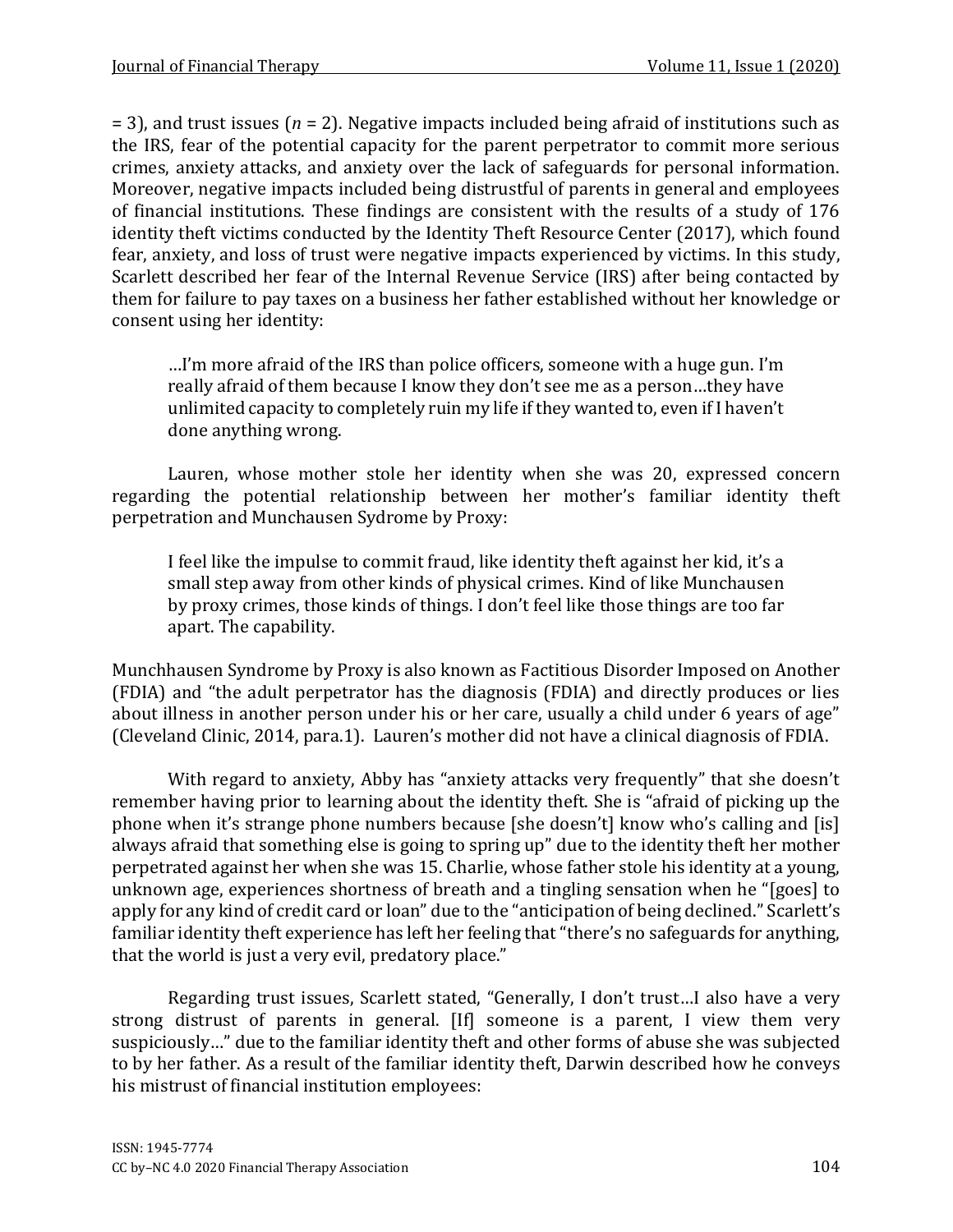Now when I call banks or am talking with financial people, people ask, "What's your Social Security number? I need your Social Security number." Why? Why? Why do you need that? Use something else. You don't need my Social Security number. I come off kind of harsh, I guess.

#### **Positive Impacts**

While all participants indicated negative impacts from their familiar identity theft experience, four indicated they experienced positive impacts from the experience as well. Positive impacts for participants in this study included increased empathy for clients, increased financial awareness as a parent, and rejection of the need to be concerned with how others perceive their family. Scarlett indicated her empathy for her clients who are concerned about identity theft had increased: "I sometimes talk to [clients] who are very frightened of the potential for identity theft…I empathize with their fear of having their identity stolen."

Sassy described her father, who stole her identity at the age of 11, as being concerned with how others perceived the family. She indicated this was a factor that influenced his decision to commit identity theft as he wanted the family to appear as though they had considerable wealth in order to impress others. As a result of her experience as a victim of familiar identity theft perpetrated by her father, she rejects this concern in her own life:

…for the most part, I don't keep up with the Joneses. I don't run in high society or social circles…I don't live in a flashy house. I don't drive a flashy car. My kids wear their clothes for long periods of time.

Charlie, whose father stole his identity at an unknown, young age, felt his experience with familiar identity theft helped him be a better father:

[It's] shown me what not to do as a parent in a whole spectrum of ways, obviously the financial. I would rather live in a cardboard box than affect [my child's] future financial situation, than to steal from [my child] so we can have a temporary roof over [our] head for the next 30 days. I think it's made me more appreciative of my ability to be a father and treating [my child] as if I wish I was treated.

## **Social and Demographic Factors**

Four of the six participants identified one or more social and demographic factors that influenced their familiar identity theft experiences, including residing in a rural area (*n* = 3), socioeconomic status (*n* = 3), and race (*n* = 2). Often, these factors were intertwined. Participants felt residing in a rural area helped enable the secrecy that hid the identity theft and the limited resources in rural areas hindered their recovery. Moreover, others' perceptions of the participants' social class and being White limited the assistance they received in recovering from the identity theft. When Sassy moved from a suburban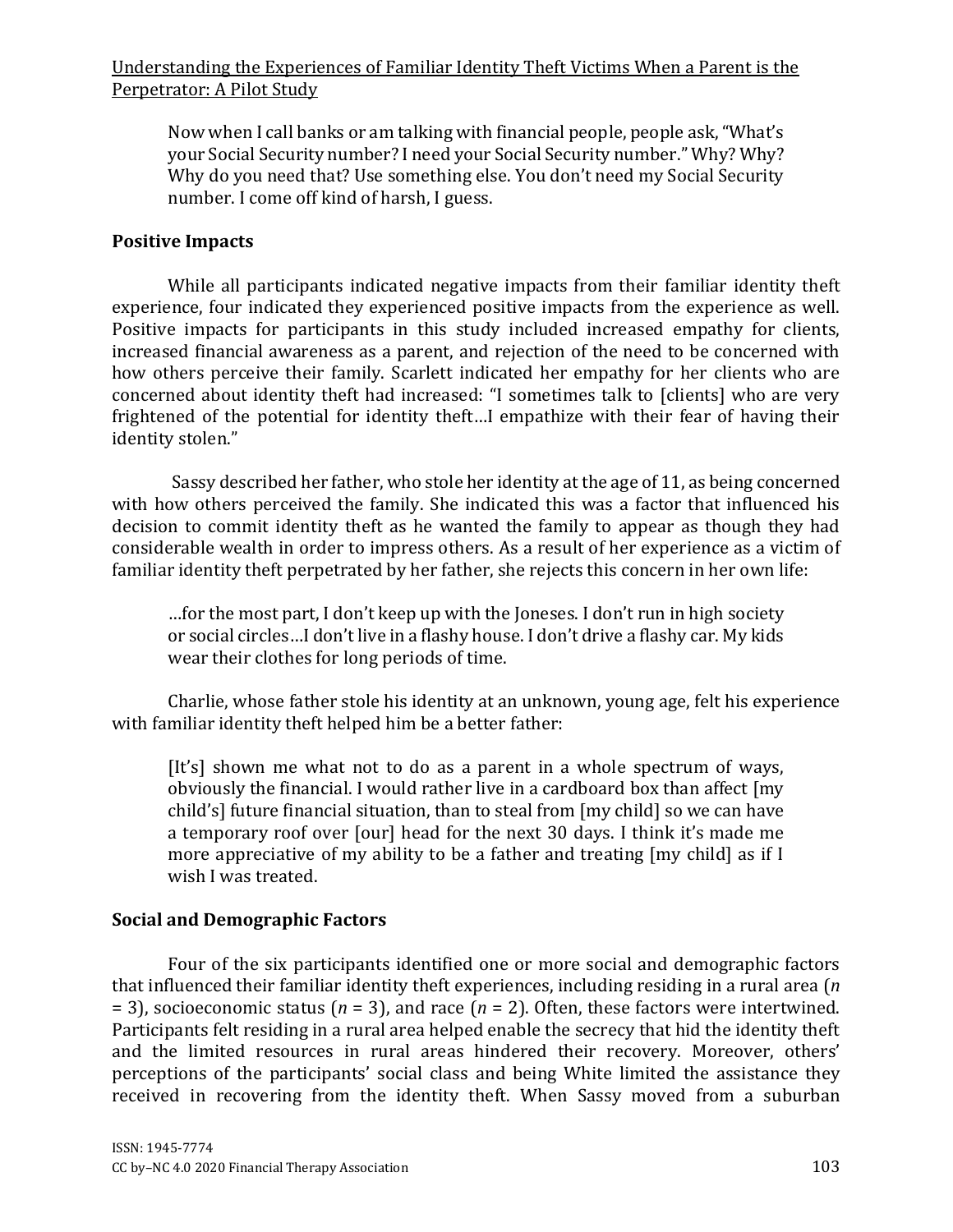community to a rural community as a child, "it felt like there were secrets." Moving to a rural area was perceived to make it easier to keep things hidden from others. Perceived class disparity in Abby's rural area impacted her identity theft experience:

Growing up lower to lower middle class in a very rural area meant that there was a lot of class disparity. My mom definitely married into a family that had more money than her family. And there was a lot of pushback from my mom's side of the family…I'm the only person in my family to have gone to college. There was a lot of, 'Oh, you think you're better than us. Our life isn't good enough for you'.

Conversely, Sassy indicated "being expected to be upper middle class" affected her familiar identity theft experience. She indicated there was a social expectation to be upper middle class due to being White. A similar social expectation was expressed by Scarlett: "…we were pretty wealthy, and we were White. And I feel that White wealthy families just aren't really investigated very thoroughly…" due to a social perception that White families are comprised of good parents who raise good children.

Darwin felt that living in a rural area impacted his recovery from identity theft:

When I really started moving forward with [recovery], there weren't a whole lot of resources around where I was at the time. When I was on the phone with [the cable company], arguing about stuff, about how that was possible the account was in my name when I lived miles and miles away, hours away. They were like 'we need you to come into the office.' Well, I can't just hop over to the office today. I'm three hours away.

# **Helpful Resources**

Helpful resources were defined as individuals and institutions that were perceived by the participant to aid in recovering from the familiar identity theft. While five of the six participants discussed resources that they perceived to be helpful, there was little consistency in the type of resources that were perceived to be helpful. Helpful resources included a social worker, in-laws, youth program staff, a lawyer, and religion. The most common perceived helpful resource was mental health counseling. For example, Sassy started seeing a therapist "at the point when [the identity theft discovery] happened. The therapist "is now seeing [my immediate family]. I think she's amazing." Abby, another participant, has "gone through a lot of therapy" and "engaged in a lot of self-work" and "feel[s] comfortable with mental health-wise where [she is] because [she has] been very proactive".

# **DISCUSSION**

Overall, these preliminary findings indicate participants experienced both negative and positive impacts due to familiar identity theft perpetrated by a parent. As well, participants indicated living in a rural area, their socioeconomic status, and being White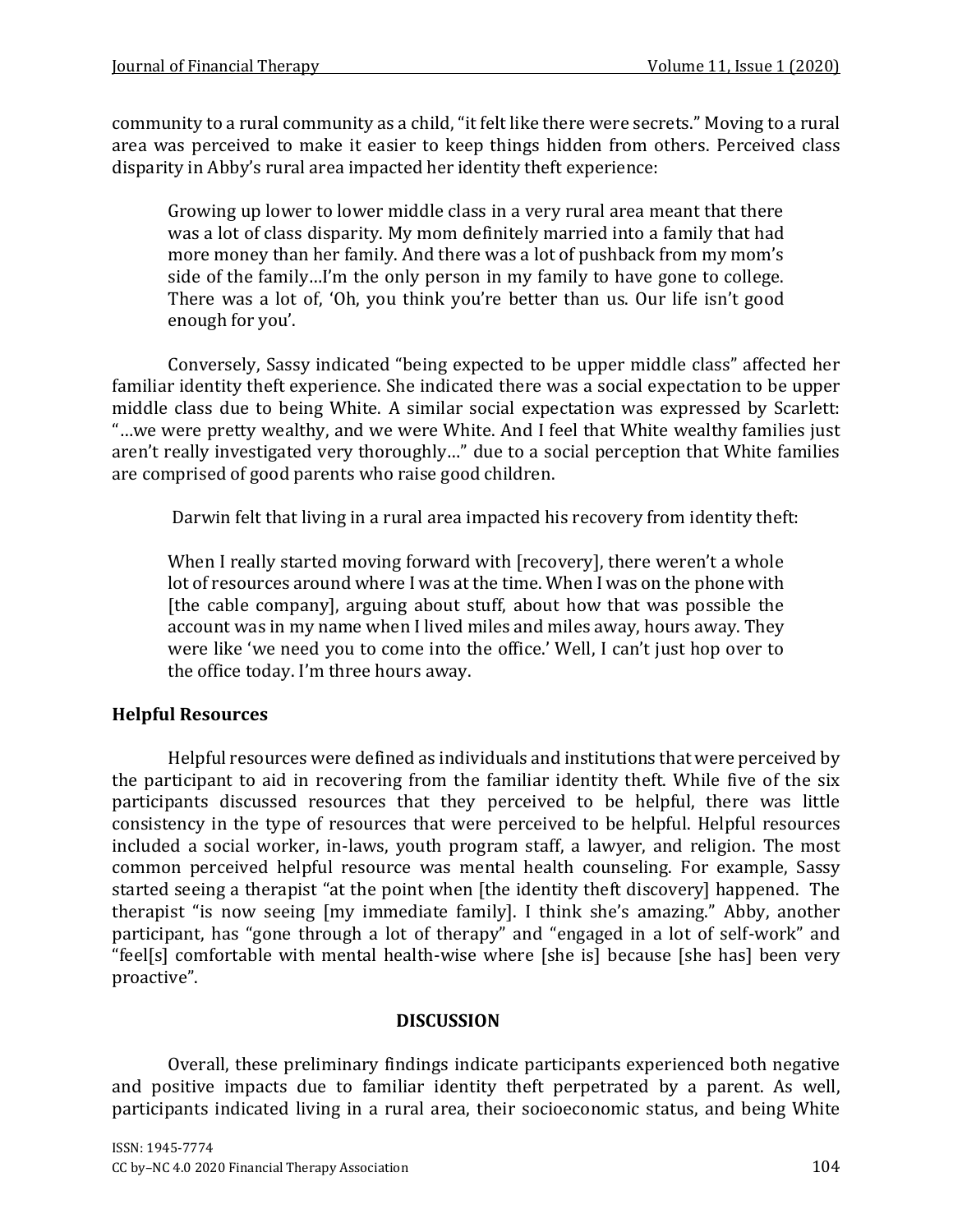influenced their experiences. Moreover, while participants typically did not file a police report against their parent perpetrator, they found other resources to be helpful in recovering from the identity theft, most commonly mental health counseling.

The finding of not filing a police report is consistent with Siciliano (2016). Victims of familiar identity theft, including child identity theft perpetrated by a parent, may feel pressure to keep the crime hidden from the public. Betz (2012) noted that child identity theft victims who had their identity stolen by a parent frequently did not receive support from other family members and felt pressure to not expose the crime to others outside of the family, which inhibited the recovery process.

The finding of negative impacts is consistent with Betz's (2012) findings, which were that child identity theft victims experience negative impacts including feelings of confusion, loss of control, and revictimization. In this study, some participants reported positive impacts, both in their professional lives and personal lives. These positive impacts centered on becoming more responsive and sensitive to the needs of others, including their own children, as well as clients. Limited attention has been given to potential positive impacts of familiar identity theft on victims; however, my own experience as a victim of familiar identity theft, perpetrated by my mother, shaped my career and research focus on identity theft. This can be considered a positive impact of familiar identity theft victimization.

The findings of this study further contribute to the literature by identifying possible positive effects of familiar identity theft victimization and a wide variety of perceived helpful resources for victims, most centering on relationships with one trusted professional (e.g., mental health counselor, social worker). Moreover, these findings indicate living in a rural area and social expectations associated with being White may negatively contribute to these victims' experiences.

## **LIMITATIONS**

While the emergent themes of this study provide some insight into victims' experiences, they need to be interpreted with extreme caution due to its limitations. Data were collected from a very small sample of mostly female, White participants. Generalizability of the findings is not possible with a sample size of six, nor is generalizability a goal of qualitative research. An additional limitation is very limited triangulation was achieved. Triangulation involves collecting different sources of data, such as interview data from multiple participants within a family to corroborate interview data provided by one family member participant (Glesne, 2006). By engaging in triangulation, a qualitative researcher increases the validity of a study's findings. Moreover, participants were individuals who previously reached out to the researcher as a result of national media interviews on familiar identity theft, perhaps reflecting a higher level of access to resources than other familiar identity theft victims. This could also reflect a higher level of self-efficacy of these victims relative to other victims of familiar identity theft. Another limitation of this study was the presence of researcher bias, as the researcher had experienced familiar identity theft perpetrated by a parent. Researcher bias was managed throughout the data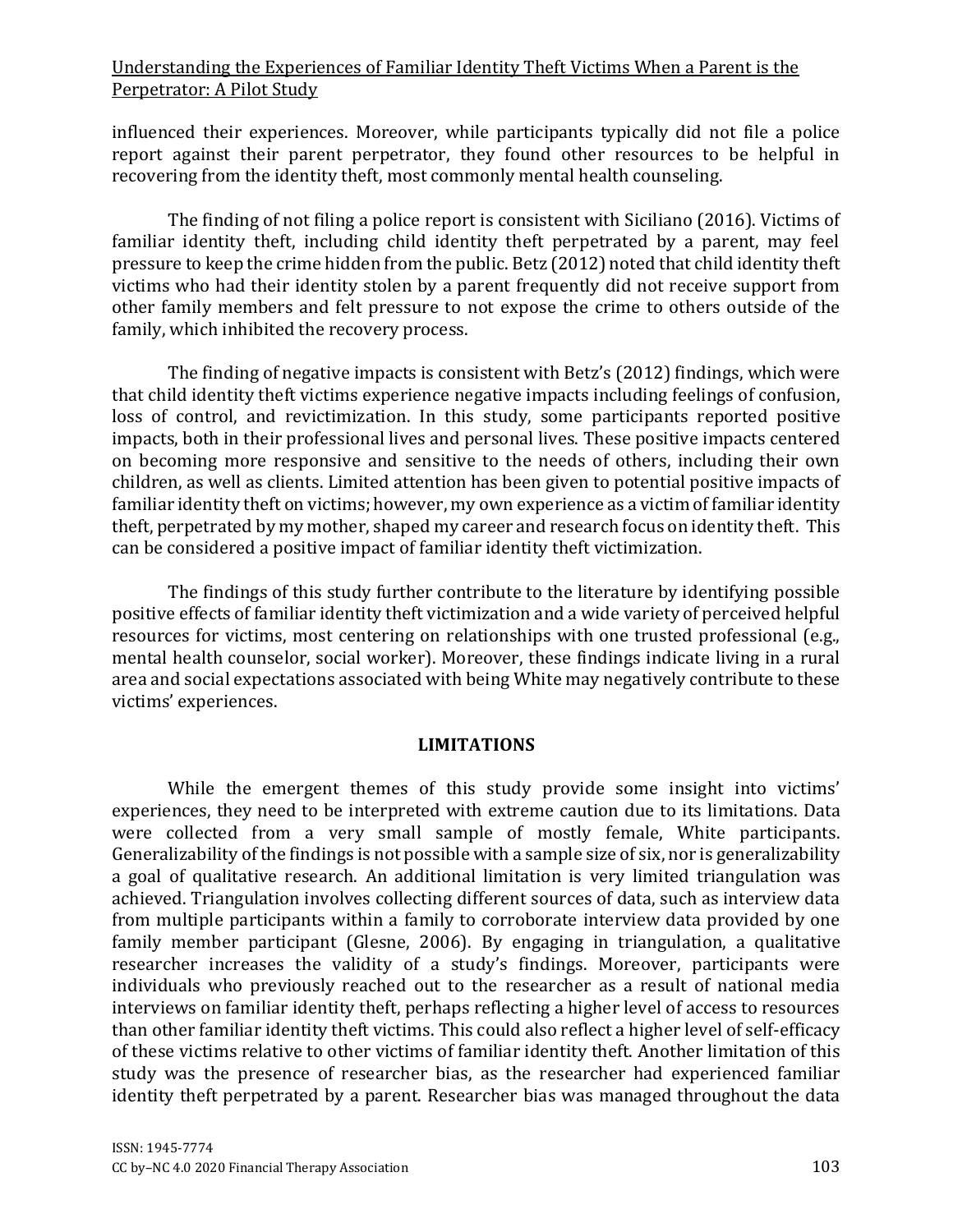collection and analyses phases through the use of field notes and discussion of the researcher's reactions to the interview data with a trusted colleague.

## **FUTURE RESEARCH**

Findings from this study indicate that living in a rural area, race, and socioeconomic status may influence familiar identity theft victims' experiences when a parent is the perpetrator. Moreover, some participants developed strengths as a result of their victimization experience, including empathy for others who expressed concern about becoming identity theft victims and a commitment to not perpetrating identity theft against their own children. This suggests resiliency, "the process of adapting well in the face of adversity…threats or significant sources of stress" may play a role in familiar identity theft victims' experiences (American Psychological Association, 2020; para. 2). Contextual factors can influence one's resiliency and living in a rural area, race, and socioeconomic status are contextual factors that may influence familiar identity theft victims' experiences that warrant further exploration. Future studies should consider employing an ecological model for theoretical guidance, which would allow for the inclusion of these contextual factors.

## **Lessons Learned**

**Addressing triangulation in future studies on familiar identity theft.** While limited research has been conducted on familiar identity theft, qualitative studies have explored EFE perpetrated by family members. In many of these cases, an adult child perpetrates EFE toward a parent who is at least 65 years old. Studies on family-member perpetrated EFE have successfully recruited non-perpetrator/non-victim family member participants (e.g., Betz-Hamilton & Vincenti, 2018; Stum, 2019). Thus, it was expected nonperpetrator/non-victim family members would successfully be recruited for this study as well, in addition to victims. Due to the estrangement of family members as a result of the familiar identity theft, victims generally did not want to provide contact information of other family members who may have been willing to participate in this study. Therefore, this method of triangulation was not successful.

Triangulation via multiple sources of data is only one method of triangulation; it can be achieved via collecting and analyzing multiple forms of data (e.g., interview data and documents) and by "examining how competing theoretical perspectives inform a particular analysis (e.g., transcendental phenomenology of Husserl vs. hermeneutic phenomenology of Heidegger)" (Patton, 2002; p. 248). Given the participants in this study had interactions with creditors, government agencies, social workers, and other professionals, it is likely they had documentation they could have shared with the researcher for document analysis. This information, along with the interview data, could have achieved triangulation. Future qualitative studies on familiar identity theft should strive to employ interview and document data collection and analysis methods to better achieve triangulation; relying on multiple informants is not sufficient.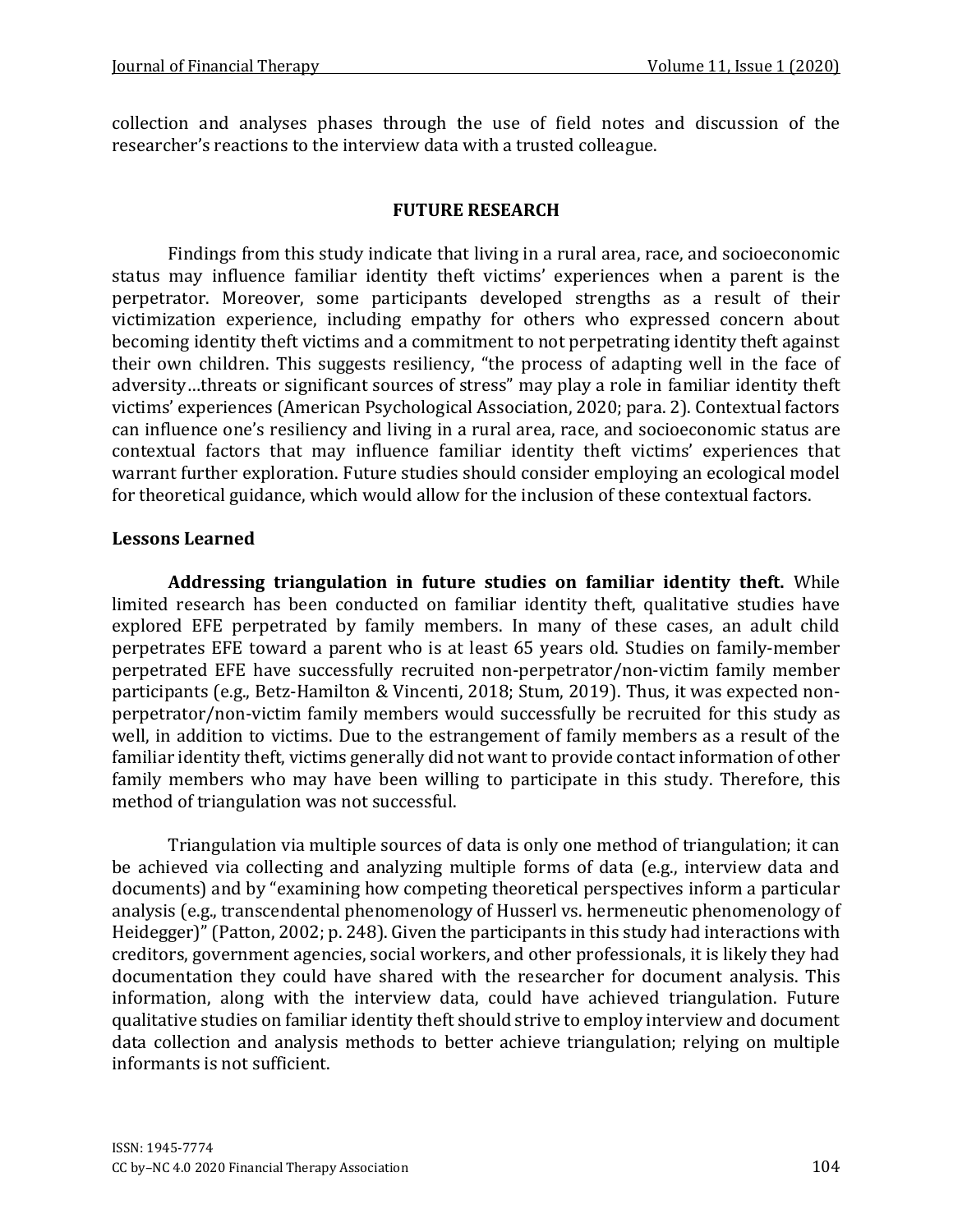**Coping with the reality of participant recruitment challenges**. Betz-Hamilton (2018a) noted recruitment of participants for studies focused on financial abuse within families, including familiar identity theft, was challenging. Recruitment for this study was challenging as well. Given the limited number of victims who consented to participate in this study, future qualitative studies on familiar identity theft may want to consider using a case study approach. A case study approach would require prolonged engagement with a minimum of one participant who could offer unique insights about familiar identity theft.

This pilot study found victims of familiar identity theft experience both negative and positive impacts from the victimization, and their experiences are influenced by living in a rural area, being White, and others' perceptions of their socioeconomic status. The themes that emerged from the analysis along with the limitations of this study, including the inability to triangulate interview data from multiple informants and difficulty recruiting participants, can inform the design of future qualitative studies exploring familiar identity theft victimization.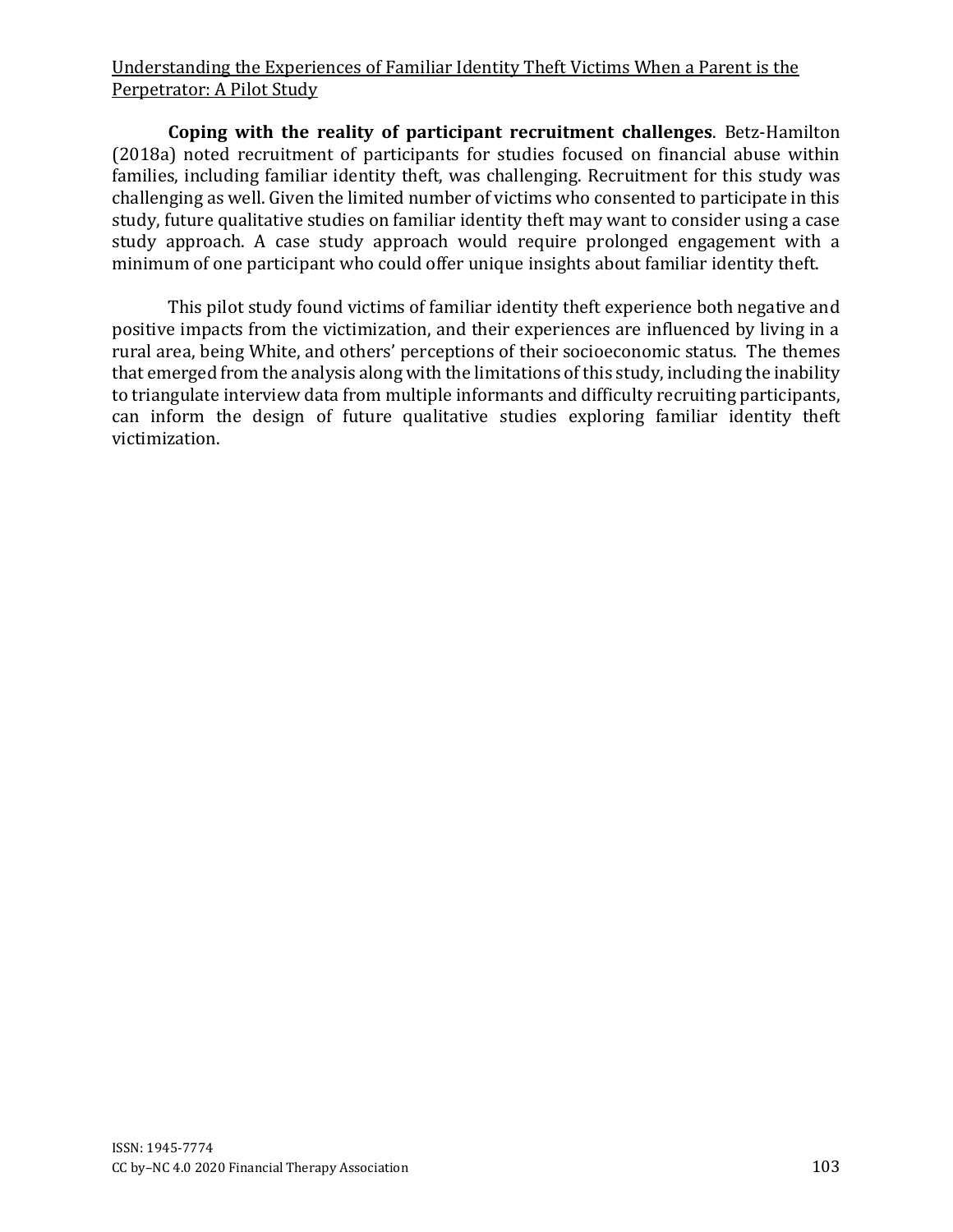## **REFERENCES**

- American Psychological Association, (2020, February 1). *Building your resilience*. Retrieved from https://www.apa.org/topics/resilience
- Andrews, M. (2016, August 25). *The rise of medical identity theft.* Retrieved from https://www.consumerreports.org/medical-identity-theft/medical-identity-theft/
- Betz, A. E. (2012). *The experiences of adult/child identity theft victims.* (Unpublished doctoral dissertation). Iowa State University, Ames.
- Betz-Hamilton, A. (2018a). Challenges and strategies associated with recruiting participants for family financial exploitation research. *Consumer Interests Annual, 64.* Retrieved from

https://www.consumerinterests.org/assets/docs/CIA/CIA2018/Betz-HamiltonCIA2018.pdf

- Betz-Hamilton, A. (2017, November). *Psychopathy: A potential explanation for familial identity theft.* Poster presentation at the 2017 Financial Therapy Association conference. San Diego, CA.
- Betz-Hamilton, A. (2018b). *Understanding the experiences of familial identity theft victims.* Proceedings of the 2018 Association for Financial Counseling and Planning Education Symposium.
- Betz-Hamilton, A. E., & Vincenti, V. B. (2018). Risk factors within families associated with elder financial exploitation (EFE) by relatives with powers of attorney (POA). *Journal of Family and Consumer Sciences, 110*(1), 19-27. [http://dx.doi.org/10.14307/JFCS110.1.19](about:blank)
- Betz-Hamilton, A., Vincenti, V., Jasper, C., & Rudisuhle, D. (2015). Elder financial exploitation via power of attorney abuse: What family members' experiences preliminarily reveal about family member perpetrators. *Consumer Interests Annual, 61.* Retrieved from

https://www.consumerinterests.org/assets/docs/CIA/CIA2015/D3a%20Betz-Hamilton%20et%20al.pdf

- Birt, L., Scott, S., Cavers, D., Campbell, C., & Walter, F. (2016). Member checking: A tool to enhance trustworthiness or merely a nod to validation? *Qualitative Health Research, 26*(13), 1802-1811. [http://dx.doi.org/10.1177/1049732316654870](about:blank)
- Chappell, R. P. (2013). *Child identity theft: What every parent needs to know.* Lanham, MD: Rowman & Littlefield.
- Cleveland Clinic. (2014, November 26). *Factitious Disorder Imposed on Another (FDIA).* Retrieved from https://my.clevelandclinic.org/health/diseases/9834-factitiousdisorder-imposed-on-another-fdia
- Creswell, J. W. (2012). *Educational research: Planning, conducting, and evaluating quantitative and qualitative approaches* (4th ed.). Upper Saddle River, NJ: Pearson.
- Creswell, J. W. (2013). *Qualitative inquiry and research design: Choosing among five approaches* (3rd ed.). Thousand Oaks, CA: Sage Publications.
- Cullen, T. (2007). *The Wall Street Journal complete identity theft guidebook: How to protect yourself from the most pervasive crime in America.* New York: Three Rivers Press.
- Esterberg, K. G. (2002). *Qualitative methods in social research.* United States: McGraw-Hill.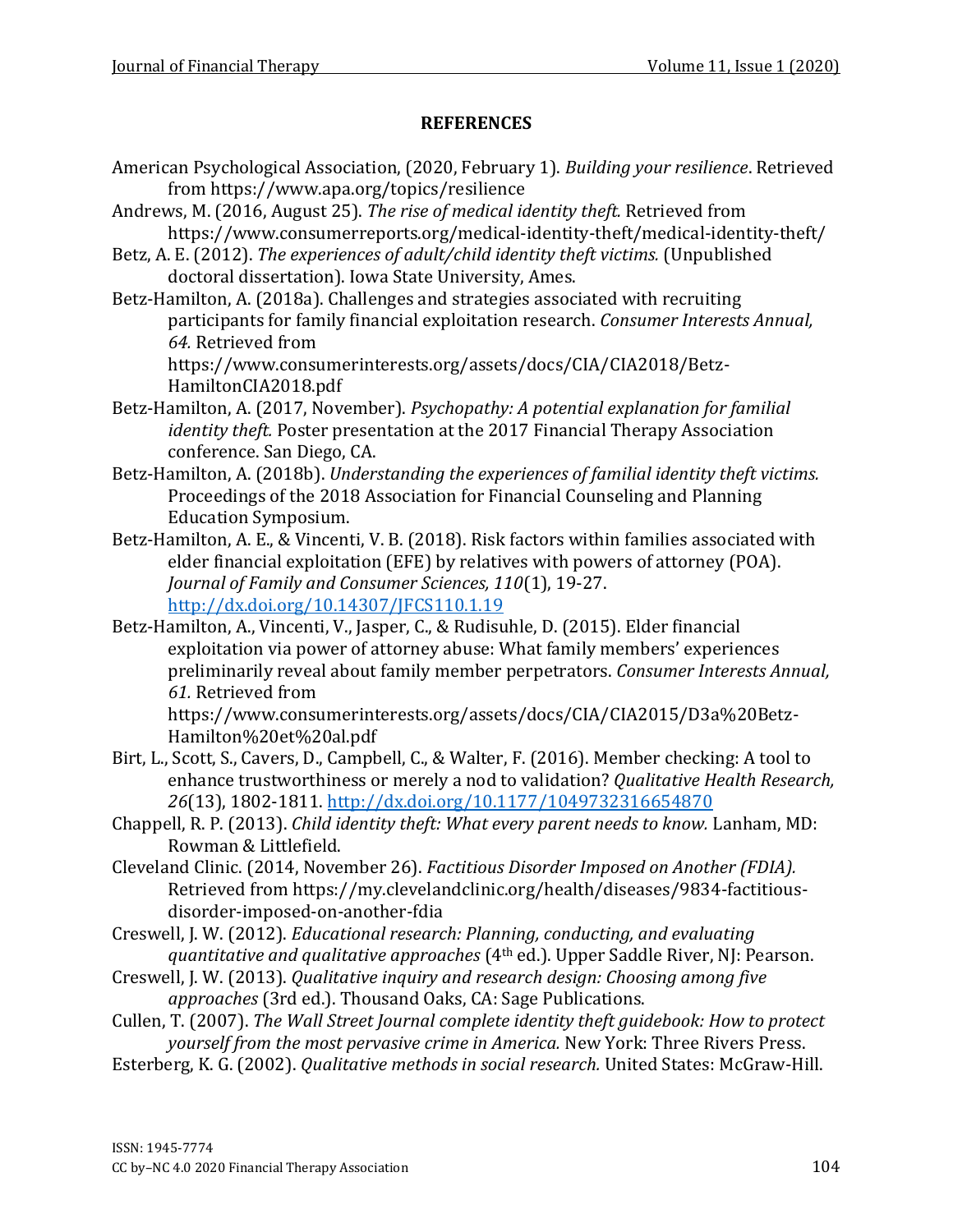- Florida Department of Agriculture and Consumer Services. (n. d.). *Child identity theft.* Retrieved from https://www.fdacs.gov/Consumer-Resources/Scams-and-Fraud/Identity-Theft/Child-Identity-Theft
- Glesne, C. (2006). *Becoming qualitative researchers: An introduction* (3rd ed.). Boston: Pearson Education.
- Glesne, C. (2016). *Becoming qualitative researchers: An introduction* (5th ed.). Boston: Pearson Education.
- Identity Theft Resource Center. (2016). *Familiar fraud: The unmerry side of the holidays.* Retrieved from https://www.idtheftcenter.org/familiar-fraud-the-unmerry-side-ofthe-holidays/
- Identity Theft Resource Center. (2017). *Identity theft: The aftermath 2017.* Retrieved from https://www.ftc.gov/system/files/documents/public\_comments/2017/10/00004- 141444.pdf
- Internal Revenue Service. (2020, July 27). *Taxpayer guide to identity theft.* Retrieved from https://www.irs.gov/newsroom/taxpayer-guide-to-identity-theft
- Jeanfreau, M., Noguchi, K., Mong, M. D., & Stadthagen, H. (2018). Financial infidelity in couple relationships. *Journal of Financial Therapy, 9*(1), 1-20. [http://dx.doi.org/10.4148/1944-9771.1159](about:blank)
- LaDue, J. (2016, March 2). *3 steps to take when a family member steals your identity.* Retrieved from https://cyberscout.com/education/blog/3-steps-to-take-when-afamily-member-steals-your-identity
- Leedy, P. D., & Ormond, J. E. (2016). *Practical research: Planning and design* (11th ed.). United States: Pearson.
- Levin, A. (2014, November 27). *I ate Thanksgiving dinner with my identity thief for 19 years.* Retrieved from http://abcnews.go.com/Business/ate-thanksgiving-dinner-identitythief-19-years/story?id=27194948
- Marchini, K., & Pascual, A. (2019, March 6). *2019 identity fraud study: Fraudsters seek new targets and victims bear the brunt.* Retrieved from https://www.javelinstrategy.com/coverage-area/2019-identity-fraud-studyfraudsters-seek-new-targets-and-victims-bear-brunt
- McCoy, M. & Schmidt, S. (2008). *The silent crime: What you need to know about identity theft.* Des Moines, IA: Twin Lakes Press.

National Adult Protective Services Association. (2018). *Elder financial exploitation.* Retrieved from http://www.napsa-now.org/policy-advocacy/exploitation/

- National Institute of Mental Health. (n.d.). *Antisocial Personality Disorder.* Retrieved from https://www.nimh.nih.gov/health/statistics/prevalence/antisocial-personalitydisorder.shtml
- Navarro, J. C., & Higgins, G. E. (2017). Familial identity theft. *American Journal of Criminal Justice, 42,* 218-230. [http://dx.doi.org/10.1007/s12103-016-9357-3](about:blank)
- Pascual, A., & Marchini, K. (2018, April 24). *2018 child identity fraud study.* Retrieved from https://www.javelinstrategy.com/coverage-area/2018-child-identity-fraud-study
- Patton, M. Q. (2002). *Qualitative research and evaluation methods* (3rd ed.). Thousand Oaks, CA: Sage.